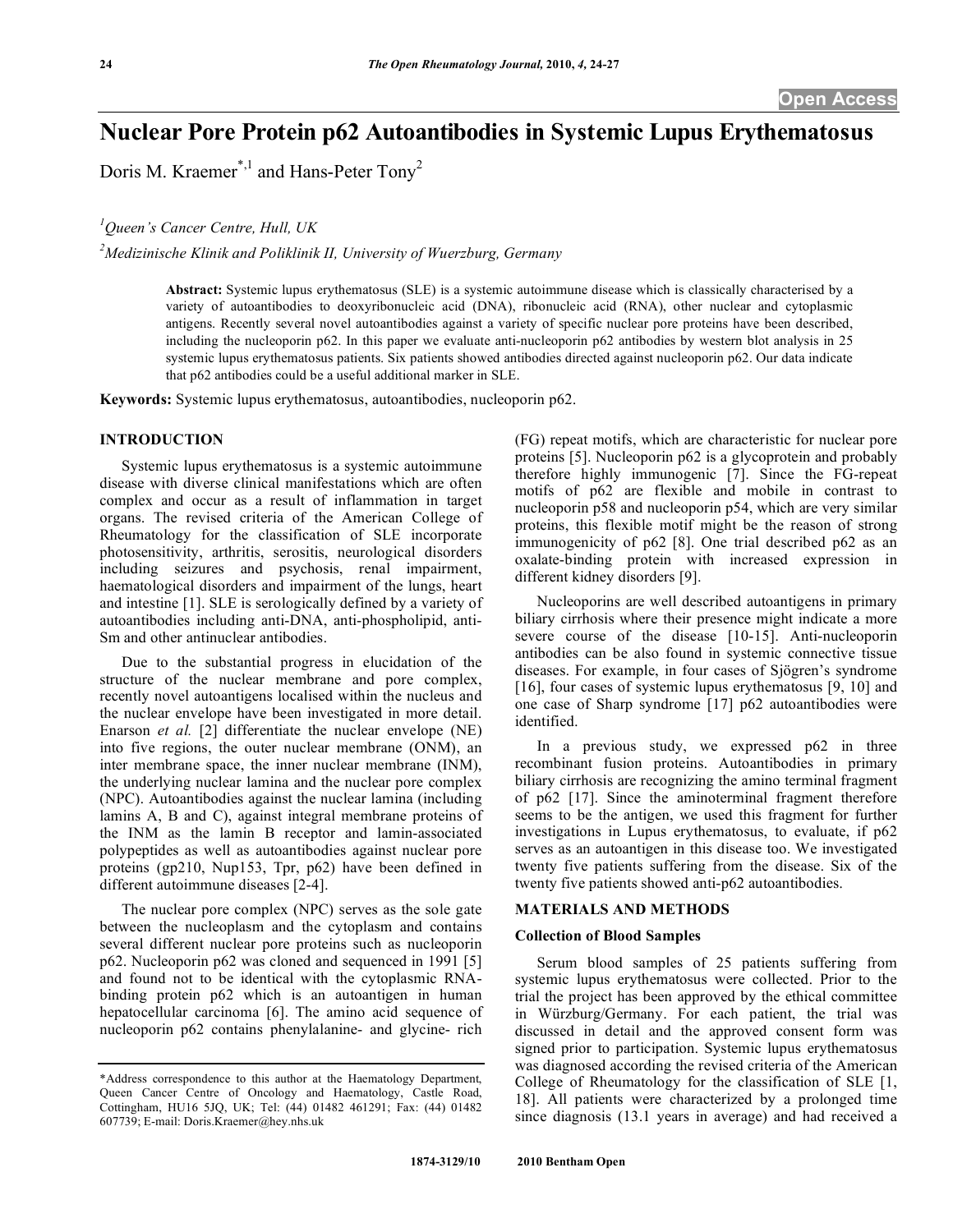#### *Nuclear Pore Protein p62 Autoantibodies in Systemic Lupus Erythematosus The Open Rheumatology Journal, 2010, Volume 4* **25**

variety of immunosuppressive drug therapies. 22 patients were female, 3 patients were male. Patient age ranged from 24 years to 64 years. Median age was 41.72. To quantify the disease we used the SLICC/SDI damage score [19]. As controls we used a 24 year old and a 41 year old healthy woman. Both controls had no antinuclear antibodies or antinative DNA antibodies.

# **Expression and Purification of p62 Fusion Protein**

 The amino terminal domain of p62 which contains the phenylalanine- and glycine-repeat (FG-repeat) domain (amino acid residue 1 to 329) was expressed using a set of non degenerate oligonucleotide primers (5'-ATGAGCGGC TTTAATTTTGGAGG-3' and 5'-GGTCATGGCGGAGCT GGCAG-3'). Primers contained additional restriction sites for HindIII and XHOI. The corresponding PCR product was inserted between the HindIII- and XHOI restriction sites in

pET21-b vector (Novagen, Madison, Wisconsin) containing a six-histidine tag. The construct was transformed into *Escherichia coli* BL21 (DE3). P62-His<sub>6</sub> fusion protein was purified under denaturing conditions as described previously [17].

# **Gel Electrophoresis and Immunoblotting**

 P62 fusion protein was analyzed by 15% sodium dodecyl sulphate-polyacrylamide gel electrophoresis (SDS-PAGE; 10g of protein/lane) and transferred to Hybond ECL membranes (Amersham, Braunschweig, Germany) at 50 V for 3 h. After a blocking step with 5% skimmed milk in phosphate-buffered saline (PBS; pH 7.4) for 1h at room temperature (RT), the Hybond sheets were incubated overnight at  $4^{0}$ C with the control- and patient-sera (diluted 1:500 in 5% milk). Bound antibodies were visualized with horseradish peroxidase-labelled goat anti-human IgG

|  | Table 1. Clinical Disposition and Anti-p62 Antibodies in 25 Patients Suffering from SLE and Two Healthy Controls (C1 and C2) |  |
|--|------------------------------------------------------------------------------------------------------------------------------|--|
|  |                                                                                                                              |  |

| Pat            | Age | <b>Sex</b>  | <b>Kidney</b><br><b>Disease</b>                               | <b>Neurologic</b><br><b>Disorder</b> | <b>Arthritis/</b><br><b>Arthralgia</b> | <b>Skin</b><br><b>Disease</b> | <b>Haematology</b><br><b>Disease</b> | <b>Musculosceletal</b><br><b>Disorder</b>                                                    | <b>Vascular</b><br><b>Disease</b> | <b>ANAs</b>       | Anti<br><b>DNS</b> | Anti-<br>p62                 | <b>SLICC/</b><br><b>SDI</b> |
|----------------|-----|-------------|---------------------------------------------------------------|--------------------------------------|----------------------------------------|-------------------------------|--------------------------------------|----------------------------------------------------------------------------------------------|-----------------------------------|-------------------|--------------------|------------------------------|-----------------------------|
| C1             | 41  | $\mathbf f$ |                                                               |                                      |                                        |                               |                                      |                                                                                              |                                   | Ξ                 | L,                 | ÷,                           | $\boldsymbol{0}$            |
| C <sub>2</sub> | 24  | f           |                                                               |                                      |                                        |                               |                                      |                                                                                              |                                   | $\blacksquare$    | ä,                 | Ξ                            | $\mathbf{0}$                |
| $\mathbf{1}$   | 29  | $\mathbf f$ |                                                               | $+,+$                                | $\, +$                                 | $(+)$                         |                                      |                                                                                              |                                   | $\blacksquare$    | $+$                | $^{++}$                      | $\overline{3}$              |
| $\overline{2}$ | 49  | $\mathbf f$ |                                                               |                                      | $(+)$                                  | $^{(+)}$                      |                                      |                                                                                              | $^{+}$                            | $+$               | $+$                | Ξ                            | $\mathbf{1}$                |
| $\mathfrak{Z}$ | 29  | $\mathbf f$ |                                                               |                                      | $(+)$                                  | $\, +$                        |                                      |                                                                                              |                                   | $+$               | $+$                | $\blacksquare$               | $\,1\,$                     |
| $\overline{4}$ | 32  | $\mathbf f$ |                                                               |                                      | $(+)$                                  |                               |                                      |                                                                                              |                                   | $\blacksquare$    | $+$                | Ξ                            | $\boldsymbol{0}$            |
| 5              | 30  | $\mathbf f$ |                                                               | $(+)$                                |                                        |                               |                                      |                                                                                              |                                   | $\blacksquare$    | $+$                | $\blacksquare$               | $\boldsymbol{0}$            |
| 6              | 38  | $\mathbf f$ | $N (+), P(+)$                                                 |                                      | $(+)$                                  | $(+)$                         | $^{(+)}$                             |                                                                                              |                                   | $^{+}$            | $+$                | Ξ                            | $\boldsymbol{0}$            |
| $\overline{7}$ | 34  | $\mathbf f$ | $P(+)$                                                        |                                      | $(+)$                                  | $^{(+)}$                      | $^{(+)}$                             |                                                                                              | $^{(+)}$                          | $+$               | $+$                | Ξ                            | $\boldsymbol{0}$            |
| 8              | 36  | $\mathbf f$ | $P(+)$                                                        | $+,+$                                | $(+)$                                  | $(+)$                         |                                      | $(+)$                                                                                        |                                   | $+$               | $+$                | ä,                           | $\overline{2}$              |
| 9              | 57  | $\mathbf f$ | $(+)$                                                         |                                      | $(+)$                                  |                               | $(+)$                                |                                                                                              |                                   | $\blacksquare$    | $^{+}$             | Ξ                            | $\boldsymbol{0}$            |
| 10             | 57  | m           |                                                               | $\boldsymbol{+}$                     | $(+)$                                  | $(+)$                         | $(+)$                                |                                                                                              |                                   | $+$               | $^{+}$             | $\Box$                       | $\,1\,$                     |
| 11             | 39  | $\mathbf f$ | $P(+)$                                                        |                                      | $(+)$                                  | $\qquad \qquad +$             | $^{(+)}$                             |                                                                                              |                                   | ä,                | $+$                | $^{+}$                       | $\,1\,$                     |
| 12             | 42  | f           |                                                               |                                      | $(+)$                                  |                               | $(+)$                                |                                                                                              |                                   | $+$               | $+$                | ä,                           | $\boldsymbol{0}$            |
| 13             | 36  | $\mathbf f$ | $N(+)$                                                        |                                      | $+$                                    |                               |                                      |                                                                                              |                                   | $+$               | $^{+}$             | Ξ                            | $\mathbf{1}$                |
| 14             | 40  | $\mathbf f$ |                                                               |                                      | $(+)$                                  | $(+)$                         |                                      |                                                                                              |                                   | $\blacksquare$    | $^{+}$             | Ξ                            | $\boldsymbol{0}$            |
| 15             | 56  | $\mathbf f$ | $P(+)$                                                        | $\color{red}+$                       |                                        |                               | $^{(+)}$                             |                                                                                              |                                   | $+$               | $+$                | ÷,                           | $1\,$                       |
| 16             | 40  | f           | $P(+)$                                                        |                                      | $\pm$                                  | $(+)$                         |                                      |                                                                                              |                                   | $\blacksquare$    | $+$                | ä,                           | $\mathbf{1}$                |
| 17             | 24  | $\mathbf f$ | $P(+)$                                                        |                                      |                                        |                               | $(+)$                                |                                                                                              |                                   | $\blacksquare$    | $+$                | $^{+++}$                     | $\boldsymbol{0}$            |
| 18             | 63  | $\mathbf f$ |                                                               | $^{+}$                               |                                        |                               | $^{(+)}$                             |                                                                                              |                                   | $+$               | ÷,                 | $\blacksquare$               | $\,1\,$                     |
| 19             | 32  | ${\bf m}$   |                                                               |                                      |                                        |                               | $^{(+)}$                             |                                                                                              |                                   | $\qquad \qquad +$ | $+$                | Ξ                            | $\boldsymbol{0}$            |
| 20             | 27  | $\mathbf f$ | $N(+)$                                                        | $+$                                  | $(+)$                                  | $(+)$                         | $(+)$                                |                                                                                              |                                   | $+$               | $+$                | $\blacksquare$               | $\mathbf{1}$                |
| 21             | 35  | m           | $N(+)$                                                        |                                      | $(+)$                                  | $(+)$                         |                                      |                                                                                              |                                   | $\blacksquare$    | $+$                | $^{++}$                      | $\boldsymbol{0}$            |
| 22             | 41  | $\mathbf f$ |                                                               |                                      |                                        |                               | $^{(+)}$                             |                                                                                              |                                   | $\blacksquare$    | $+$                | Ξ                            | $\boldsymbol{0}$            |
| 23             | 46  | $\mathbf f$ | $N(+)$                                                        |                                      | $(+)$                                  |                               | $^{(+)}$                             |                                                                                              | $(+)$                             | $+$               | $+$                | Ξ                            | $\boldsymbol{0}$            |
| 24             | 64  | f           | $N(+), P+$                                                    |                                      | $(+)$                                  | $(+)$                         | $(+)$                                | $^{(+)}$                                                                                     |                                   | $\blacksquare$    | $\blacksquare$     | $^{+++}$                     | $\mathbf{1}$                |
| 25             | 46  | $\mathbf f$ | $N+$<br>The toble shows mumbered index of notionts (Bot), ago |                                      | $\qquad \qquad +$                      | $(+)$                         | $(+)$                                | condor argan disease, n62 automptibiodies and the SLICC/SDLDemage Seems for such nations (1) |                                   | $+$               | $+$                | $^{++}$<br>anantana mitana a | $\overline{2}$              |

The table shows numbered index of patients (Pat), age, gender, organ disease, p62-autoantibodies and the SLICC/SDI Damage Score for each patient. (+) symptoms without organ damage, + organ damage, N nephritis, P proteinuria.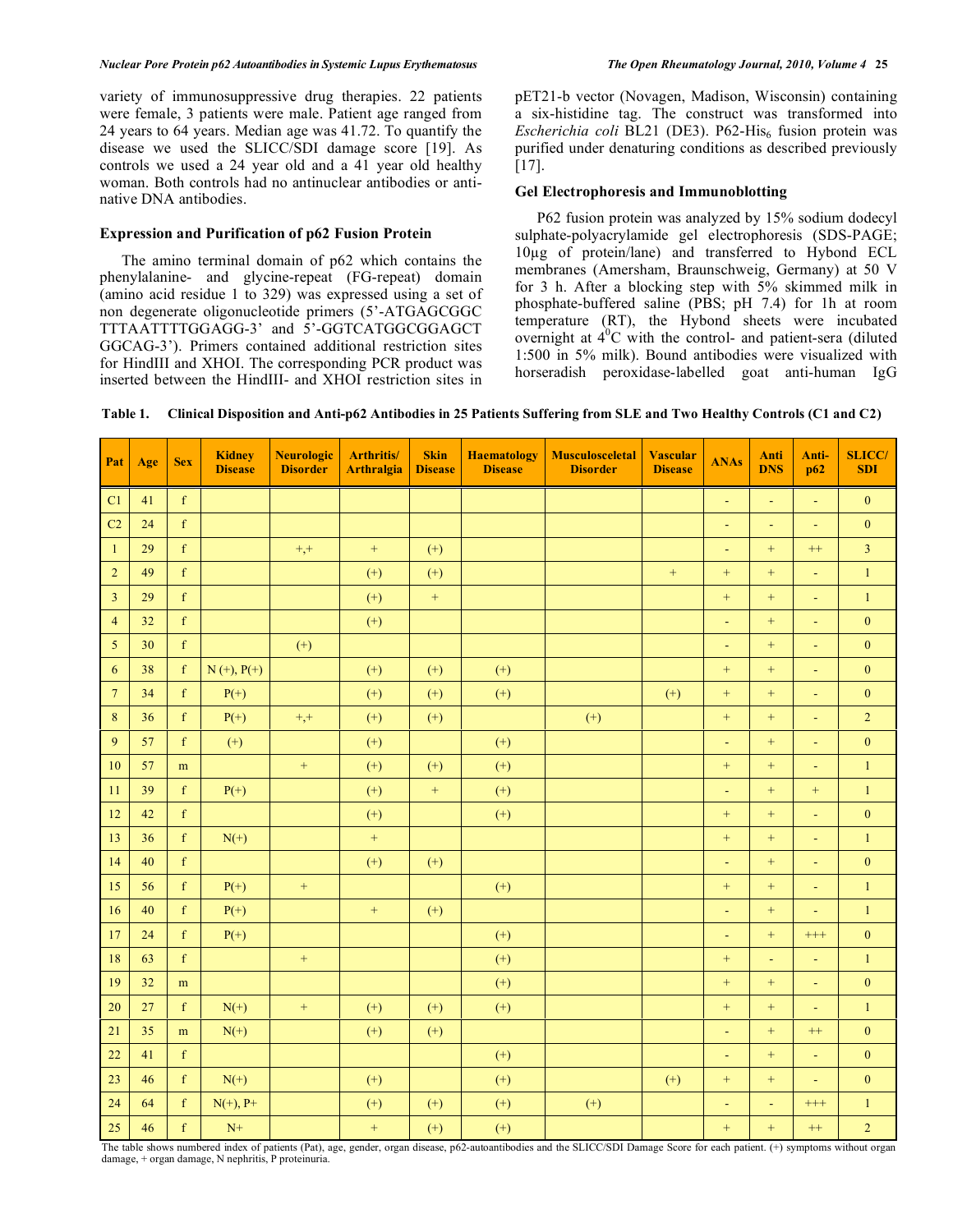(Jackson Immunoresearch Laboratories, West Grove, Pa.) diluted 1:4,000 in PBS, including 5% milk by using enhanced chemiluminescence (Amersham, Braunschweig, Germany).

#### **RESULTS**

 To investigate, if SLE is characterized by p62 autoantibodies, we expressed the amino terminal fragment of nucleoporin p62 in *E. coli.* This fragment contains the FGrepeat domains, which are not only the adhesion site for nuclear transport factors, but also serve as the antigenic epitope for p62 autoantibodies [17].

 We collected sera of 25 patients suffering from SLE. Data analysis of the patients showed, that seven patients had nephritis during their medical history, six patients were suffering from neurological disorders manifested as seizures. As negative controls we used two healthy women (Table **1**).

 In 6 of 25 patients (24%) a distinct band was visualised in the Western Blots corresponding to the binding of p62 autoantibodies to immobilised protein (Fig. **1**). Five of the six positive patients were female, one patient is male. The median age of positive patients was 39.6. Median time since diagnosis of disease was 11.83 years. Four of our six positive patients had renal disease and one of the anti-p62 positive patients suffered from a severe neurologic disorder characterised by myelitis and paraparesis of both legs.

 To quantify severity of disease we used SLICC/SDI damage score [19]. Four of the six patients with anti-p62 were already suffering from organ damage.

## **DISCUSSION**

 SLE is a severe autoimmune disease characterized by antinuclear and anti-DNA antibodies. In this paper we investigated 25 SLE-patients for autoantibodies against nucleoporin p62. Nucleoporin p62 autoantibodies have been extensively studied in primary biliary cirrhosis, but have been rarely described in connective tissue diseases.

 In this paper we show for the first time, that nucleoporin p62 serves also as an autoantigen in SLE with a frequency of 24% of all cases tested. Of the positive cases one was male and five female, indicating that the presence of the antibodies is unrelated to gender. SLE is more frequent in women than in men, but seems to run a more severe course in male patients [20]. To characterize severity of the disease we used the SLICC/SD damage score, since actual disease activity is also dependent on current treatment. 13 of our 25 patients were suffering from at least one site of organ damage. From the anti-p62 patients 4 out of 6 showed significant organ damage. The two patients with no organ damage were a male patient and the youngest patient in our trial, a 24 year old female. One anti-p62 positive patient had extraordinary severe neurological symptoms with myelitis and paraparesis of both legs. Four of the positive patients have severe kidney disease like nephritis, nephrotic syndrome or reduced renal function. Interestingly, it has been investigated, that nucleoporin p62 serves as oxalatebinding protein and plays a role in renal stone formation [9, 21]. Nucleoporin p62 expression and urine excretion increase in hyperoxaluria and vary in different kidney disorders. This observation might be due to increased expression of p62 or degradation of the cell membrane by oxalate-induced cell injury [9]. Oxalate, but also other cell toxins might induce apoptosis of cells. Nuclei undergo dramatic changes during apoptosis and anti nuclear pore complex antibodies may evolve as a result of antigenic presentation of proteolytic polypeptide fragments that arise during apoptotic cell death [22, 23]. This may allow anti-p62 autoantibody formation in autoimmune prone patients with renal injuries.



**Fig. (1).** 15% SDS PAGE of in *E. coli* expressed aminoterminal fragment of nucleoporin p62, transferred by Westernblot to nitrocellulose membrane and incubated with patient sera and control sera (C1, C2). Samples of patients 1, 11, 17, 21, 24 and 25 show positive signals, as indicated by arrows.